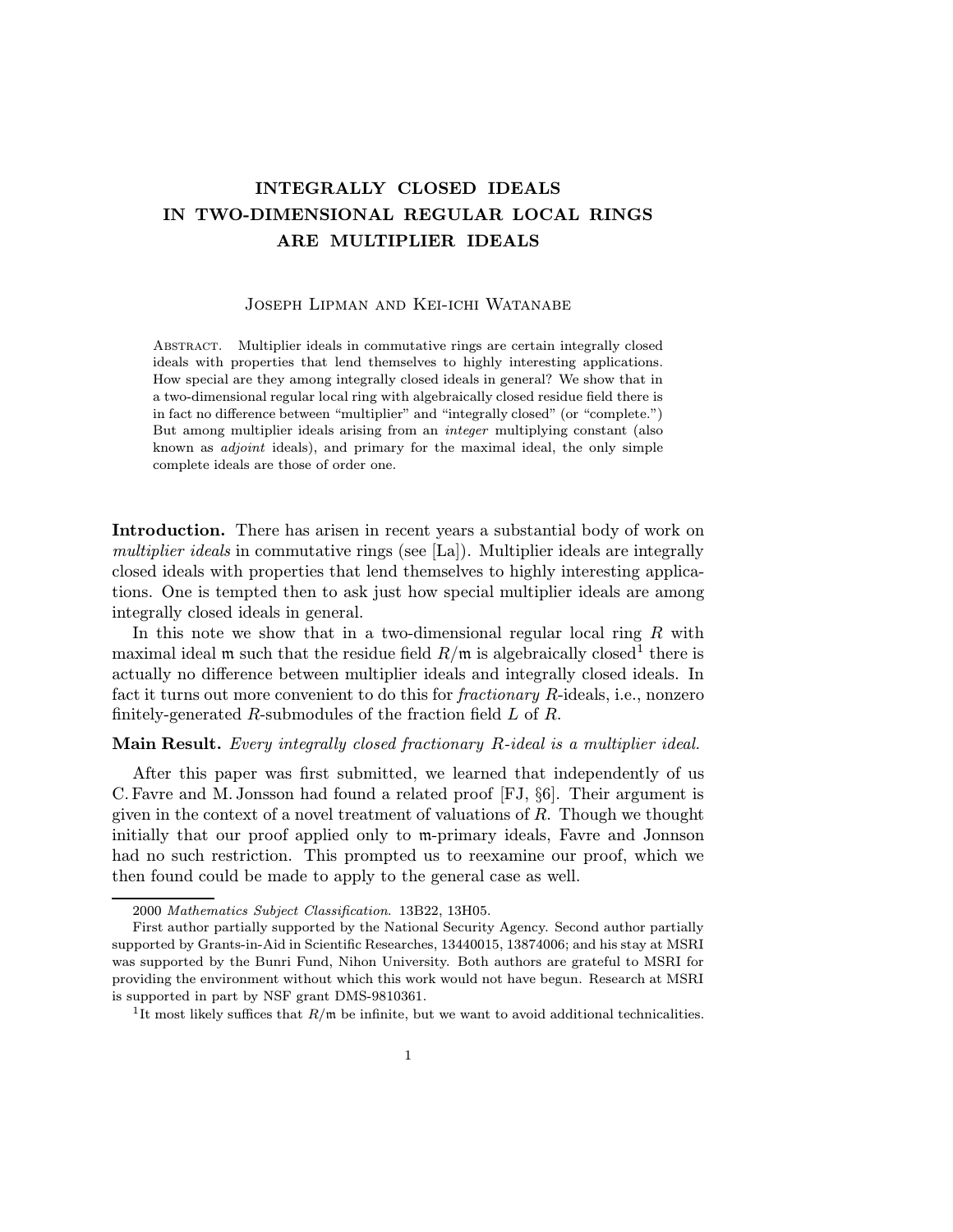Throughout,  $(R, \mathfrak{m})$  and its fraction field L will be as above. "Ideal" will mean "fractionary R-ideal." An ideal is *integral* if it is contained in  $R$ ; and of finite colength if it is either (integral and) m-primary or the unit ideal. For brevity we use the classical term "complete" instead of "integrally closed in L." Any complete ideal I is uniquely the product of a principal ideal and a finitecolength complete ideal:  $I = (I^{-1})^{-1}(II^{-1})$  where the inverse of an ideal J is  $J^{-1} := \{ x \in L \mid xJ \subset R \}.$ 

1. Geometric formulation of the problem. The goal of this section is to develop the geometric criterion Corollary 1.4.2 for an ideal to be a multiplier ideal, while laying the groundwork for the proof in the next section that every complete ideal satisfies that criterion.

We begin by recalling some preliminary definitions and known results. (For some historical pointers to the development of the theory of complete ideals see the second paragraph on the first page of [L3].)

For any complete ideal I there exists a *log resolution*, that is, a proper birational map  $f: X \to \text{Spec}(R)$  where X is a regular scheme such that for any closed point  $x \in X$  there exist  $t_1$ ,  $t_2$  generating the maximal ideal of  $S := \mathcal{O}_{X,x}$  such that  $IS = t_1^{a_1} t_2^{a_2} S$  for some integers  $a_1, a_2$ . (In other words,  $I\mathcal{O}_X$  is invertible, with normal-crossing support.) To see quickly that there is an  $f$ , composed of maps obtained by blowing up closed points, and such that the  $\mathcal{O}_X$ -ideal  $I\mathcal{O}_X$  is at least *invertible*—assuming, as one clearly may, that I is m-primary—one can use the Hoskin-Deligne formula  $[L2, p.222, Thm.3.1]$ , which shows that the length of the "transform" of I can be successively lowered by suitable closed-point blowups, until it vanishes, at which point I generates an invertible ideal sheaf. Then well-known facts about embedded resolution of curves in two-dimensional regular schemes ensure that with further closed-point blowups one can reach the desired normal-crossing situation.

The group  $Div(X)$  of X-divisors is, by definition, the free abelian group on the set of reduced irreducible one-dimensional subschemes of X. These subschemes, also called prime divisors, are of two kinds, affine resp. exceptional according as f maps their generic point to a non-closed resp. closed point of  $Spec(R)$ . A divisor D can be represented as a formal sum with integer coefficients,  $D = \sum_E d_E E$  where E runs through all prime divisors and only finitely many of the integers  $d_E$  are nonzero; an E for which  $d_E \neq 0$  will be called an *irreducible component* of D. One has then the decomposition  $D = D_{\text{aff}} + D_{\text{exc}}$ where  $D_{\text{aff}}$  (resp.  $D_{\text{exc}}$ ), the *affine* (resp. *exceptional*) part of D is obtained by replacing all the  $d_E$  where E is exceptional (resp. affine) by 0. We say D is affine (resp. exceptional) if  $D = D_{\text{aff}}$  (resp.  $D = D_{\text{exc}}$ ). Exceptional divisors will also be called *f*-divisors. They make up a subgroup  $\text{Div}_e(X) \subset \text{Div}(X)$ .

Each prime divisor E gives rise to the discrete valuation  $v<sub>E</sub>$  whose valuation ring is the local ring on  $X$  of the generic point of  $E$  (which may be assumed to be a subring of L). The divisor (t) of a nonzero  $t \in L$  is defined to be  $(t) := \sum_{E} v_E(t)E$ . One has  $t \in R \iff v_E(t) \geq 0$  for all affine  $E \iff (t)_{\text{aff}} \geq 0$ .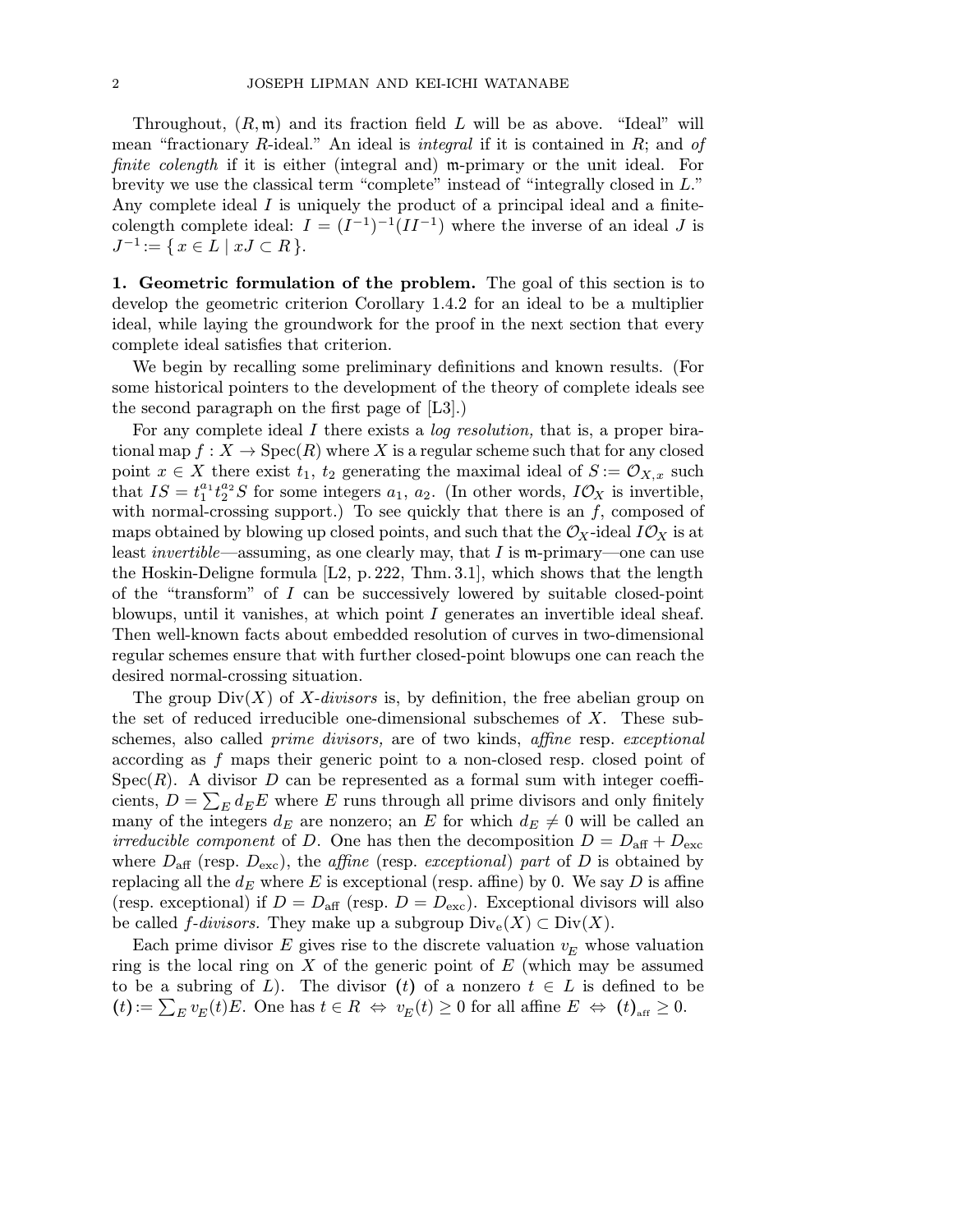For  $D = \sum_E d_E E$ , the sheaf  $\mathcal{O}_X(D)$  is the invertible  $\mathcal{O}_X$ -module sending any open  $U \subset X$  to

$$
\Gamma(U, \mathcal{O}_X(D)) := \{ t \in L \mid v_E(t) \ge -d_E \text{ for all } E \text{ meeting } U \}.
$$

In particular,  $\Gamma(X, \mathcal{O}_X(-D)) := \{ t \in L \mid (t) \ge D \}.$  This is a complete ideal, integral iff  $d_E \geq 0$  for all affine E, and of finite colength iff D is exceptional. Every invertible  $\mathcal{O}_X$ -submodule of the constant sheaf L is  $\mathcal{O}_X(D)$  for a unique D.

The abelian group  $Div(X)$  is ordered, the positive (or *effective*) divisors being those D such that  $d_E \geq 0$  for all E, or equivalently,  $\mathcal{O}_X(-D) \subset \mathcal{O}_X$ . An effective  $D$  can be regarded as a one-dimensional subscheme of  $X$ , with structure sheaf  $\mathcal{O}_D$  fitting in a natural exact sequence

$$
0 \to \mathcal{O}_X(-D) \to \mathcal{O}_X \to \mathcal{O}_D \to 0.
$$

If, moreover, D is exceptional, then this subscheme of X is projective over  $R/\mathfrak{m}^n$ for some  $n > 0$ . In particular, the exceptional prime divisors  $E^1, E^2, \ldots, E^s$  are isomorphic to the projective line  $\mathbb{P}^1_{R/\mathfrak{m}}$ ; and any two of them intersect transversally. (This can be shown by induction on the number of blowups making up  $f$ .)

For any invertible  $\mathcal{O}_X$ -module  $\mathcal L$  the *intersection number*  $\mathcal L \cdot E$  of  $\mathcal L$  with an effective f-divisor E is the degree of the invertible  $\mathcal{O}_E$ -module  $\mathcal{L}_E := \mathcal{L} \otimes \mathcal{O}_E$ :

$$
\mathcal{L}\cdot E\!:=\chi_E\mathcal{L}_E-\chi_E\mathcal{O}_E
$$

where with  $\lambda$  the length function on R-modules,

$$
\chi_E \mathcal{M}\!:=\lambda\text{H}^0(E,\mathcal{M})-\lambda\text{H}^1(E,\mathcal{M})
$$

is the Euler characteristic of a coherent  $\mathcal{O}_E$ -module  $\mathcal{M}$ .

For any X-divisor F set  $F \cdot E := \mathcal{O}_X(F) \cdot E$ . This intersection number extends uniquely to a Z-valued symmetric bilinear form on  $\text{Div}_e(X)$  (see e.g., [L1, §13]). If  $F' = (t) + F$  for some  $t \in L$  then  $\mathcal{O}_X(F') \cong \mathcal{O}_X(F)$ , and hence  $F' \cdot E = F \cdot E$ .

An X-divisor F is said to be numerically effective, nef for short, if  $F \cdot E^i \geq 0$ for all  $i = 1, 2, \ldots, s \ (\Rightarrow F \cdot E \geq 0 \text{ for all effective } E \in Div_e(X)$ . F is said to be antinef if  $-F$  is nef.

The following basic result is contained in [L1, p. 220, Thm.  $(12.1)$ ].

**Theorem 1.1.** An X-divisor D is nef if and only if  $\mathcal{O}_X(D)$  is generated by its global sections.

**Corollary 1.1.1.** If D is antinef and  $D_{\text{aff}} \geq 0$  then D is effective.

That's because, as above,  $\Gamma(X, \mathcal{O}_X(-D)) \subset R$ , and so by the Theorem,

$$
\mathcal{O}_X(-D) = \Gamma(X, \mathcal{O}_X(-D))\mathcal{O}_X \subset \mathcal{O}_X.
$$

(A simpler proof, not using Theorem 1.1, can be found in [L1, p.238].)

If I is a complete ideal and  $I\mathcal{O}_X$  is invertible then  $I = \Gamma(X, I\mathcal{O}_X)$ , whence: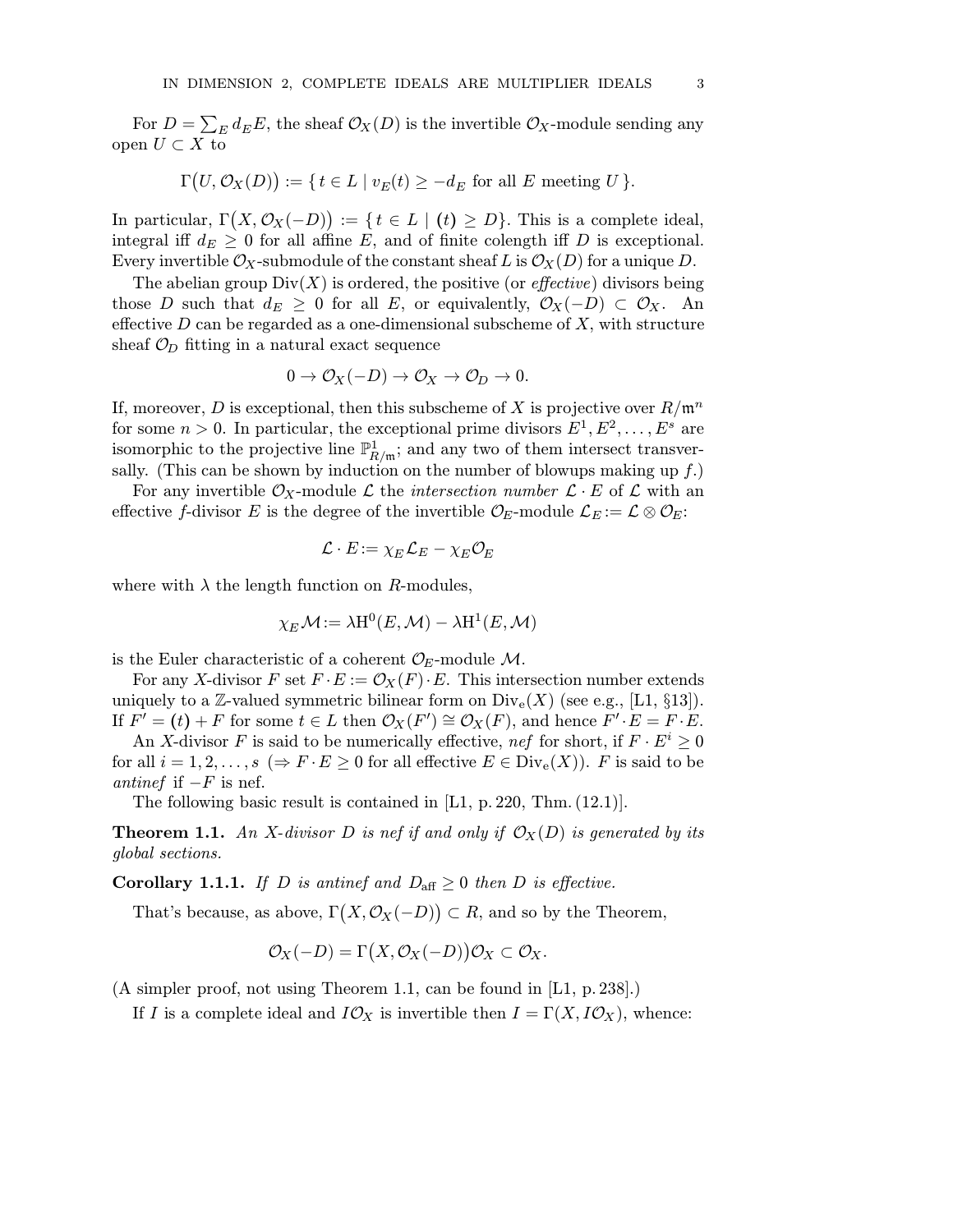Corollary 1.1.2. (Cf. [L1, §18].) Sending E to  $\Gamma(X, \mathcal{O}_X(-E))$  defines an isomorphism from the (additive) monoid of antinef X-divisors to the (multiplicative) monoid of those complete ideals I such that  $I\mathcal{O}_X$  is invertible.<sup>2</sup> Under this isomorphism antinef f-divisors correspond to finite-colength complete ideals.

It is simple to show, by induction on the number of blowups making up  $f$ , that the intersection matrix  $(E^i \cdot E^j)$  has determinant  $\pm 1$ . Hence for each i there is a unique f-divisor  $G_i$  such that  $G_i \cdot E^j = 0$  unless  $j = i$ , in which case  $G_i \cdot E^j = -1$ ; and for any f-divisor E it holds that  $-E = \sum_{i=1}^s (E.E^i)G_i$ . Thus the monoid of antinef f-divisors is freely generated by these  $G_i$ . In other words, "unique factorization" holds in this monoid—and therefore in the monoid of finite-colength complete ideals to which, by Corollary 1.1.2, it is isomorphic.

An integral ideal  $P \neq R$  is *simple* if whenever  $P = IJ$  (*I*, *J* integral ideals) then either I or J is the unit ideal. For example, if  $G_i$  is as above then the m-primary ideal  $P_i := \Gamma(X, \mathcal{O}_X(-G_i))$  is simple, since if  $P_i$  is the product of I and J then it is also the product of the integral closures of I and J.

Corollary 1.1.3. (Zariski, [ZS, p.386, Thm. 3].) Every complete integral ideal is, in a unique way, the product of simple complete ideals.

(As R is a unique factorization domain, one reduces at once to the finitecolength case. Also, it helps to note that for any ideals I, J, if  $IJO_X$  is invertible then  $I\mathcal{O}_X$  and  $J\mathcal{O}_X$  are both invertible.

Corollary 1.1.4. If I is a complete ideal with  $I\mathcal{O}_X$  invertible,  $I\mathcal{O}_X = \mathcal{O}_X(-E)$ , and  $P_i := \Gamma(X, \mathcal{O}_X(-G_i))$  is the simple m-primary complete ideal corresponding to the above  $G_i$ , then  $II^{-1} = \prod_{i=1}^s P_i^{-E.E^i}$ . Thus  $P_i$  divides  $II^{-1} \Leftrightarrow E \cdot E^i \neq 0$ .

Moreover, the valuations  $v_{E^i}$  associated to those  $E^i$  such that  $E \cdot E^i \neq 0$  are precisely the Rees valuations of  $II^{-1}$  (i.e., those valuations whose valuation ring is the local ring of the generic point of some reduced irreducible component of the closed fiber of the normalized blowup of  $I$ ). (See [L4, p. 300, Prop. (4.4)].)

The following Lemma<sup>3</sup> will be needed.

**Lemma 1.2.** Let E be an X-divisor and I the complete ideal  $\Gamma(X, \mathcal{O}_X(-E))$ . Then  $IO_X$  is invertible. Equivalently (see (1.1.2)), there is an antinef  $E^- \geq E$ , such that  $I = \Gamma(X, \mathcal{O}_X(-E^-));$  this  $E^-$  must be the least antinef divisor  $\geq E$ .

*Proof.* Since R is a unique factorization domain, there exists a  $t \in L$  such that  $(t)_{\text{aff}} = E_{\text{aff}}$ , and one can replace  $(E, I)$  by  $(E - (t), t^{-1}I)$ ; so one may assume that E is exceptional, say  $E = \sum a_i E^i$ , and that I has finite colength. One may also assume  $X \neq \text{Spec}(R)$ . Then there exists an antinef  $F \geq E$ : pick n such that  $\mathfrak{m}^n \subset I$ , and define F by  $\mathfrak{m}^n \mathcal{O}_X = \mathcal{O}_X(-F)$ . Among all antinef  $F = \sum b_i E^i \geq E$ choose one—call it  $F_E$ —for which  $\sum_i(b_i - a_i)$  has minimal value, denoted  $\sigma_E$ .

 $2$ It is a theorem of Zariski that a product of two complete ideals is still complete [ZS, p. 385, Thm.  $2'$ , [L1, p. 209, Thm.  $(7.1)$ ].

<sup>3</sup>related to Enriques's "principle of discharge" [Z, p. 28],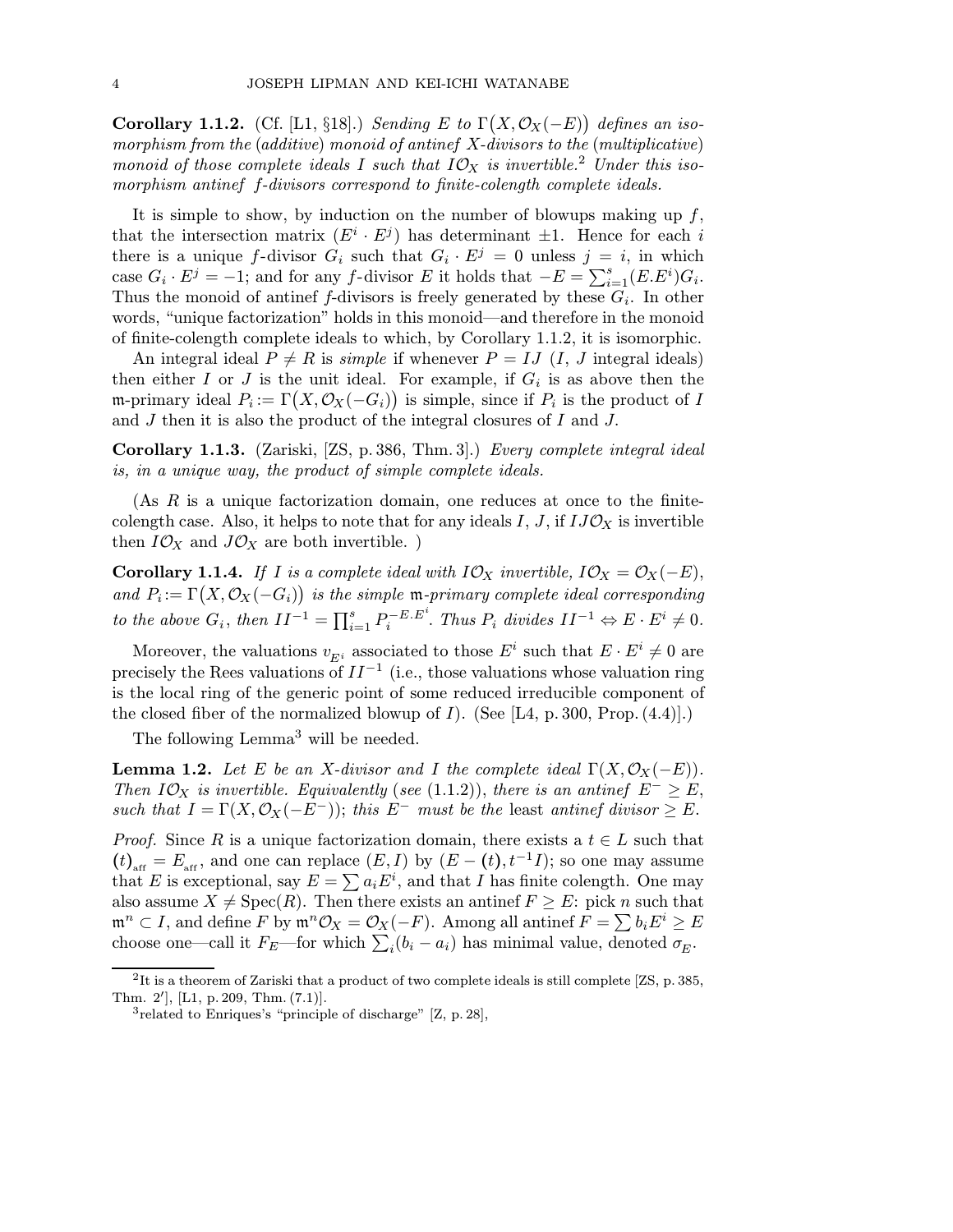Procede by induction on  $\sigma_E$ . Suppose  $\sigma_E > 0$  (otherwise there is nothing to prove), and that the Lemma holds for all E' with  $\sigma_{E'} < \sigma_E$ . With  $F := F_E$ as above, there is an i such that  $E \cdot E^i > 0 \ge F \cdot E^i$ , and since  $E^j \cdot E^i \ge 0$ when  $j \neq i$  (clearly) and  $E^i \cdot E^i < 0$ ,<sup>4</sup> therefore  $b_i > a_i$ , whence  $F \geq E + E^i$ . So  $\sigma_{E+E^i} < \sigma_E$ , and therefore  $\Gamma(X, \mathcal{O}_X(-E-E^i))\mathcal{O}_X$  is invertible. It suffices then to verify that  $\Gamma(X, \mathcal{O}_X(-E - E^i)) = I$ , by applying the left-exact functor  $\Gamma(X, -)$  to the natural exact sequence

$$
0\longrightarrow \mathcal{O}_X(-E-E^i)\longrightarrow \mathcal{O}_X(-E)\longrightarrow \mathcal{O}_X(-E)\otimes \mathcal{O}_{E^i}
$$

and observing that since  $\mathcal{O}_X(-E) \otimes \mathcal{O}_{E^i}$  has degree  $-E \cdot E^i < 0$ , therefore

$$
\Gamma\bigl(X,{\mathcal O}_X(-E)\otimes{\mathcal O}_{E^i}\bigr)=\Gamma\bigl(E^i,{\mathcal O}_X(-E)\otimes{\mathcal O}_{E^i}\bigr)=0.\qquad \qquad \Box
$$

(1.3). (Canonical divisors.) Let  $Y \stackrel{g}{\rightarrow} X \stackrel{f}{\rightarrow} \text{Spec}(R)$  be proper birational maps with  $Y$  and  $X$  regular schemes. By a theorem of Zariski and Abhyankar (see, e.g., [L1, p. 204, Thm.  $(4.1)$ ]) both f and g are compositions of point blowups.

Let  $F^1, F^2, \ldots, F^t$  be the reduced irreducible components of  $(fg)^{-1}\{\mathfrak{m}\}\)$ . As before, the intersection matrix  $(F^i \cdot F^j)$  has determinant  $\pm 1$ , and so there is a unique  $fg$ -divisor  $K_q$  such that

(1.3.1) 
$$
K_g \cdot F^i = \begin{cases} -F^i \cdot F^i - 2 & \text{if } g(F^i) \text{ is a point} \\ 0 & \text{otherwise.} \end{cases}
$$

This  $K_g$  is called the *canonical divisor of*  $g$ <sup>5</sup>.

For an X-divisor  $D, g^*D$  denotes the Y-divisor whose coefficient at any prime divisor F on Y is  $v_F(\mathcal{O}_X(-D)_x)$ , where  $x \in X$  is the g-image of the generic point of F. There is a natural isomorphism  $g^* \mathcal{O}_X(D) \longrightarrow \mathcal{O}_Y(g^*D)$ .

(1.3.2). The following easily-checked properties characterize  $K_q$  for all g:

• If g is the blowup of a closed point  $x \in X$  then  $K_g = g^{-1}\{x\}.$ 

• If  $Z \stackrel{h}{\to} Y \stackrel{g}{\to} X \stackrel{f}{\to} \text{Spec}(R)$  are proper birational maps with  $Z, Y$  and X regular schemes, then

$$
K_{gh} = h^* K_g + K_h.
$$

(1.4). (Multiplier ideals.) For  $D = \sum_E d_E E \in \text{Div}(X) \otimes_{\mathbb{Z}} \mathbb{R}$  set

$$
[D]\!:=\sum_E\,[d_E]E\in\mathrm{Div}(X)
$$

where  $[d_E]$  is the greatest integer  $\leq d_E$ .

<sup>&</sup>lt;sup>4</sup>It is well-known, going back to Du Val, that the intersection matrix  $(E^i \cdot E^j)$  is negative definite, see e.g., [L1, p. 224, Lemma (14.1)].

<sup>&</sup>lt;sup>5</sup>One has  $\mathcal{O}(K_g) = H^0(g^!\mathcal{O}_X)$  with  $g^!$  as in Grothendieck duality theory [LS, p. 206, (2.3)].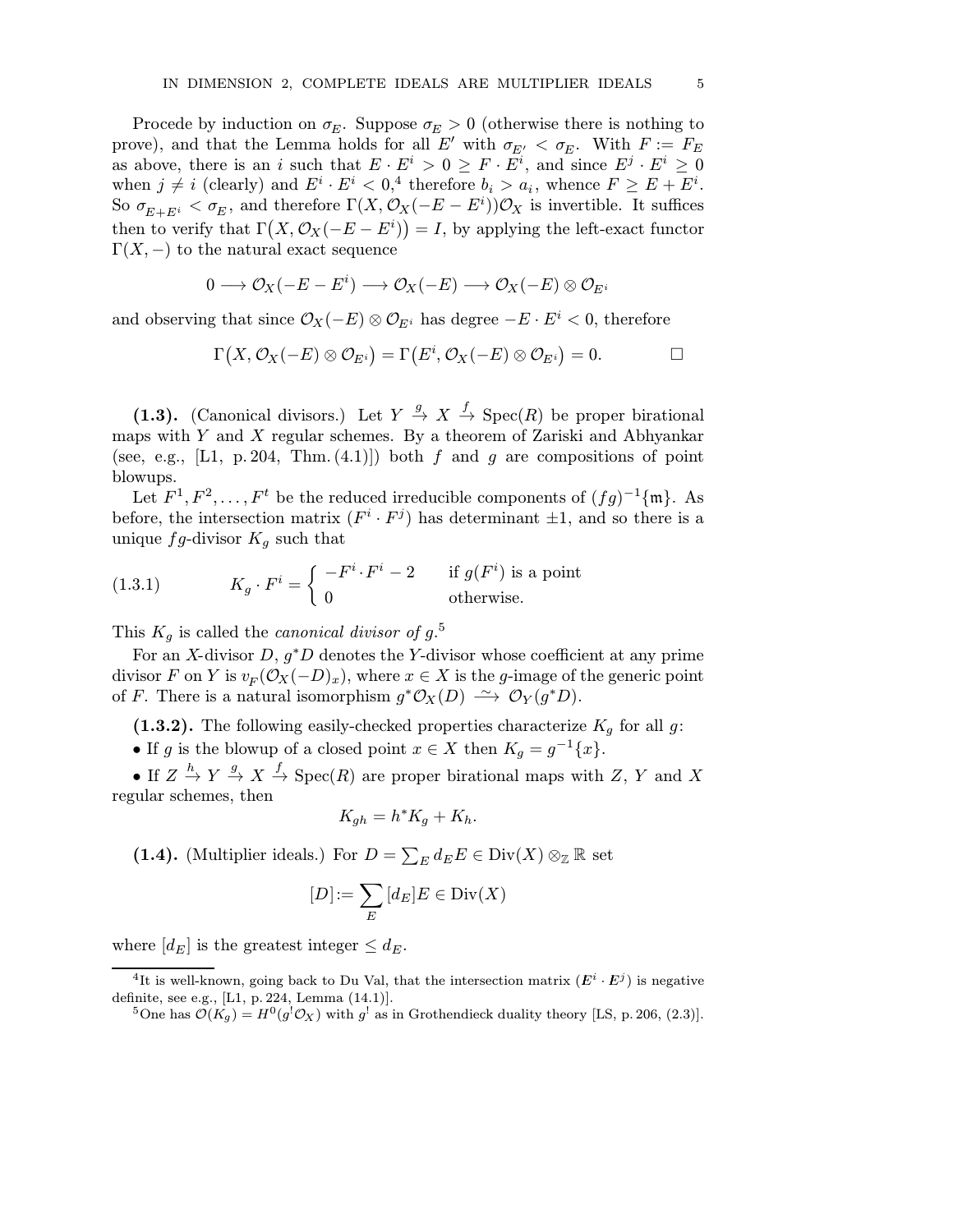**Definition 1.4.1.** Let I be a complete ideal,  $h: Y \to \text{Spec}(R)$  a log resolution of I, say  $I\mathcal{O}_Y = \mathcal{O}_Y(-G)$ , and let c be a positive real number. The *multiplier ideal*  $\mathcal{J}(I^c)$  is defined to be

$$
\mathcal{J}(I^c) := \Gamma(Y, \mathcal{O}(K_h - [cG])).
$$

Thus, by Lemma 1.2,

$$
\mathcal{J}(I^c)\mathcal{O}_Y=\mathcal{O}_Y(-F)
$$

where  $F := (\lfloor cG \rfloor - K_h)^{-1}$  is the least antinef h-divisor  $\geq \lfloor cG \rfloor - K_h$ .

For the blowup  $h_1 : Y_1 \to Y$  of a closed point  $y \in Y$  one finds via (1.3.2) that the log resolution h can be replaced by the log resolution  $h \circ h_1$  without affecting  $\mathcal{J}(I^c)$ . (When c is not an integer, the log-resolution hypothesis that G be a "normal crossing divisor" is important.) As any two log resolutions are dominated by a third, obtained from each of the two by a sequence of point blowups,<sup>6</sup> it follows that  $\mathcal{J}(I^c)$  does not depend on the choice of the log resolution h.

**Corollary 1.4.2.** A complete ideal J satisfies  $J = \mathcal{J}(I^c)$  for some c, I iff for some log resolution  $h: Y \to \text{Spec}(R)$  of J, say  $J\mathcal{O}_Y = \mathcal{O}_Y(-F)$ , there is an antinef h-divisor G and a real  $c > 0$  such that

(1.4.2.1) 
$$
F = ([cG] - K_h)^{-}.
$$

**2. Proof of Main Result.** Let J be a complete ideal. To show that  $J = \mathcal{J}(I^c)$ for some c, I, we will describe a log resolution  $h: Y \to \text{Spec}(R)$  of J, and a G and c as in Corollary 1.4.2, such that if  $J\mathcal{O}_Y = \mathcal{O}_Y(-F)$  then (1.4.2.1) holds. (The number of suitable  $(h, G, c)$  will be enormous.)

Factor  $JJ^{-1}$  as  $JJ^{-1} = \prod_{\ell=1}^{u} P_{\ell}^{e_{\ell}}$  ( $P_{\ell}$  simple complete,  $e_{\ell} > 0$ )—see Corollary 1.1.3 and the paragraph preceding it. Let  $f : X \to \text{Spec}(R)$  be any log resolution of J, say  $J\mathcal{O}_X = \mathcal{O}_X(-F^0)$ . As in Corollary 1.1.4, one has for each  $\ell$ ,

$$
(2.0) \t\t e_{\ell} = -F^0 \cdot E^{\ell}.
$$

We will first construct, for each u-tuple  $N := (n_1, n_2, \ldots, n_u)$  of non-negative integers, a proper birational map  $g_N : Y_N \to X$ , to be realized as a composition of closed point blowups, so that  $h_N := f \circ g_N$  will be a log resolution of J.

For ease of expression we say "blow up a closed point  $x \in X$  generically, n times" to mean "blow up  $x_0 := x$  to get  $g_1 : X_1 \to X$ , then blow up a closed point  $x_1$  on  $g_1^{-1}x_0$  but not on any other irreducible component of  $g_1^*F^0$  to get  $g_2: X_2 \to X_1$ , then blow up a closed point  $x_2$  on  $g_2^{-1}x_1$  but not on ... then blow up a closed point  $x_{n-1}$  on  $g_{n-1}^{-1}x_{n-2}$  but not on any other irreducible component of  $(g_1 \circ g_2 \circ \cdots \circ g_{n-1})^* F^0$  to get  $g_n : X_n \to X_{n-1}$ ."

Then with  $g := g_1 \circ g_2 \circ \cdots \circ g_n$  it holds that:

 ${}^{6}$ By the above-mentioned theorem of Zariski and Abhyankar, it suffices to principalize some ideal sheaf on one of the log resolutions by a sequence of point blowups ("elimination of indeterminacies"), which can be done e.g., via the Hoskin-Deligne formula, as before.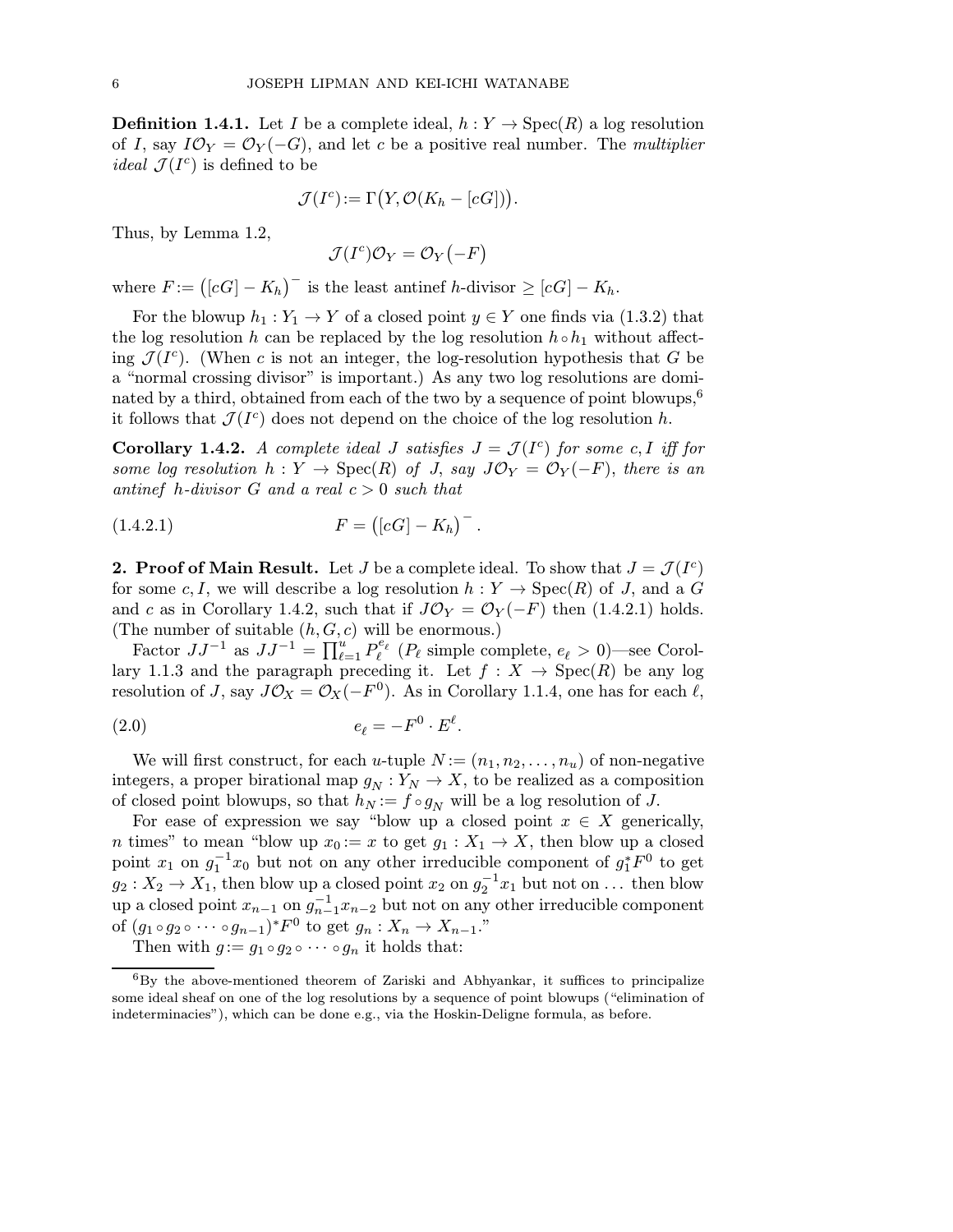(2.1)  $g^{-1}x$  is a chain of n integral curves  $D_1, D_2, \ldots, D_n$  such that for  $0 < i < n$ ,  $D_i \cdot D_{i+1} = 1$  and  $D_i \cdot D_i = -2$ , while  $D_n \cdot D_n = -1$ ; and if  $|j - i| > 1$  then  $D_i \cdot D_j = 0.$ 

(For the proof one can use, e.g., [L1, p. 229, middle, and p. 227,  $\alpha$ ) and  $\beta$ )]. Here, and subsequently, the reader may find it useful to do some rough sketches.)

As in Corollary 1.1.4, there corresponds to each  $D_i$  an m-primary simple complete ideal  $Q_i$ ; and, we claim, these  $Q_i$  form a strictly decreasing sequence  $Q_1 > Q_2 > \cdots > Q_n$ , with  $Q_1$  strictly contained in each of the simple ideals corresponding to the (one or two) prime f-divisors  $E^j$  passing through x.

Indeed, let  $G_j$  be the f-divisor such that  $G_j \cdot E^j = -1$  and  $G_j \cdot E = 0$  for every other prime f-divisor E, and let  $Q_j := \Gamma(X, \mathcal{O}_X(-G_j))$  be the corresponding simple complete ideal. It follows from, e.g., [L1, p. 227,  $\alpha$ ) and  $\beta$ ] that  $g_1^*G_j$  is antinef; and the corresponding simple complete ideal is

$$
\Gamma(X_1,\mathcal{O}_{X_1}(-g_1^*G_j)) = \Gamma(X,\mathcal{O}_X(-G_j)) = \widetilde{Q}_j.
$$

Further, with  $E' := g_1^{-1}x$ , let G' be the  $fg_1$ -divisor such that  $G' \cdot E' = -1$ and  $G' \cdot E'' = 0$  for every other prime  $fg_1$ -divisor  $E''$ . Since  $g_1^* G_j + E'$  has intersection number  $-1$  with  $E'$  and  $\geq 0$  with each  $E''$ , therefore  $G'-g_1^*G_j - E'$ is antinef, hence effective (Corollary 1.1.1); and consequently  $G' > g_1^* G_j$ . Thus the simple complete ideal  $\Gamma(X_1, \mathcal{O}_{X_1}(-G'))$  is strictly contained in  $\widetilde{Q}_j$ .

Continuing in this way we establish the claim.

Now for each  $\ell = 1, 2, \ldots, u$ , pick  $e_{\ell}$  distinct closed points  $x_1, \ldots, x_{e_{\ell}}$  which lie on  $E^{\ell}$  but on no  $E \neq E^{\ell}$  and blow up all of these points generically,  $n_{\ell}$  times. Then  $Y_N$  is the resulting surface, and  $g_N$  is the composition of all the blowups. It is easily seen that  $(Y_N, g_N)$  does not depend (up to isomorphism) on the order in which the chosen points are blown up—though that won't be important.<sup>7</sup>

To simplify notation, fix N and set  $(Y, g) := (Y_N, g_N)$  and  $F := g^*F^0$ , so that  $J\mathcal{O}_Y = \mathcal{O}_Y(-F)$ . Also, set  $h := fg : Y \to \text{Spec}(R)$ .

For an X-divisor D, we denote by  $D^{\#}$  the proper transform of D on Y, obtained from  $g^*D =: \sum_E a_E E$  (where E runs through all prime divisors on Y) by replacing  $a_E$  by 0 whenever E is g-exceptional, i.e.,  $g(E)$  is a closed point.

For each  $\ell = 1, 2, \ldots, u$  and  $x_{j_\ell} \in E^\ell$   $(j_\ell = 1, 2, \ldots, e_\ell)$  let

$$
\set{E_{j_\ell k_\ell}^\ell \mid k_\ell=1,2,\ldots,n_\ell}
$$

be the family of prime Y-divisors whose g-image is  $x_{j_\ell}$ , the ordering of these curves by the index  $k_{\ell}$  conforming to the ordering of the D's in (2.1). These curves are all isomorphic to the projective line  $\mathbb{P}^1_{R/\mathfrak{m}}$ .

<sup>&</sup>lt;sup>7</sup>The initial  $\sum_{\ell} e_{\ell}$  points might be taken to be the intersection of the closed fiber on X with a sufficiently generic curve C in the linear system  $|-F^0|$  (i.e., a divisor—having no component in the closed fiber—of the form  $(j) - F^0$  with j a sufficiently generic element of J). Then at each stage the point to be blown up could be taken to be a specialization of some nonclosed point of C.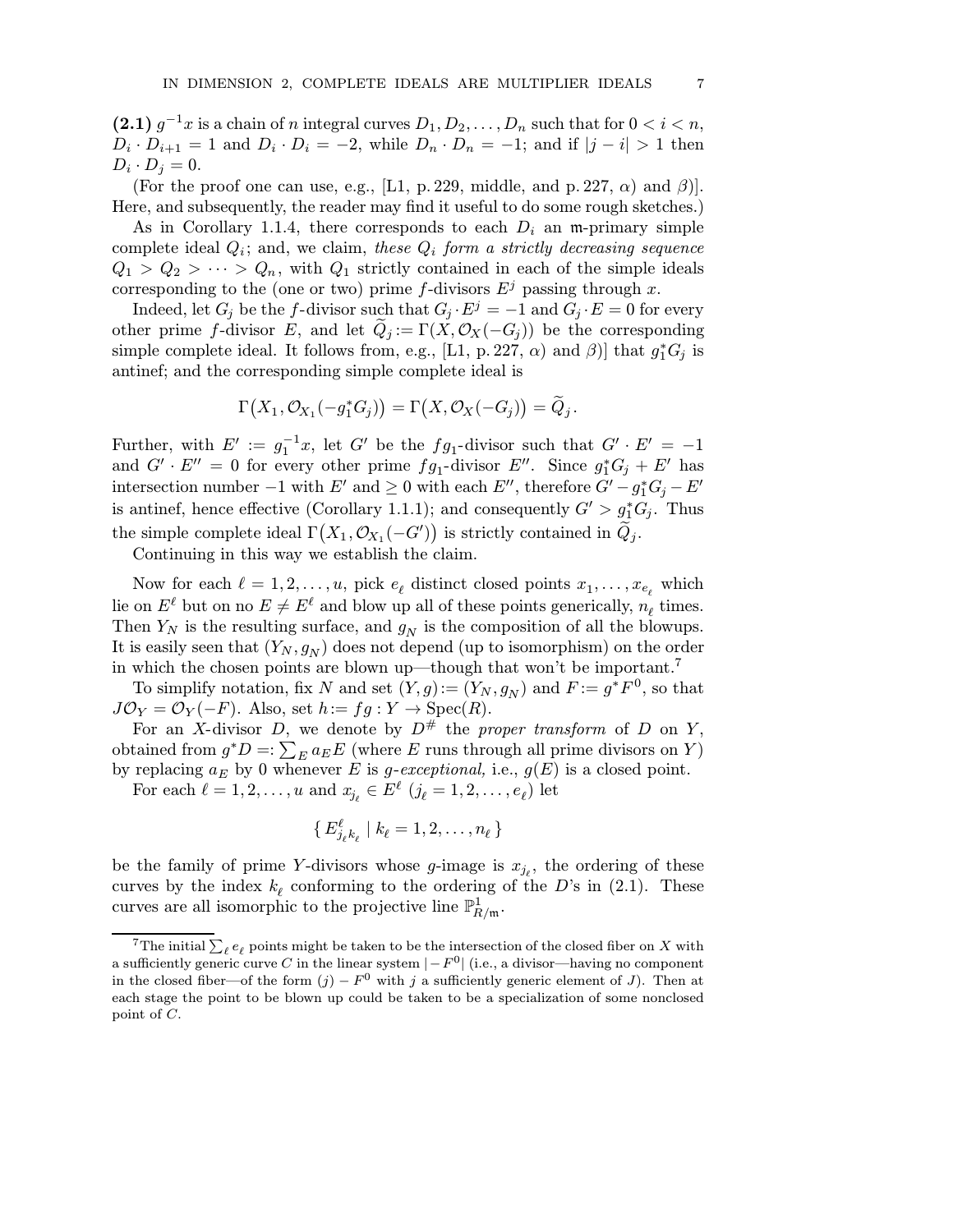If  $a_\ell$  is the  $E^\ell$ -coefficient of the divisor  $F^0$ , and  $b_\ell$  of the divisor  $K_f$ , then one finds (using  $(1.3.2)$ ) that

$$
F = g^* F^0 = F^{0\#} + \sum_{\ell} \sum_{j_{\ell}, k_{\ell}} a_{\ell} E_{j_{\ell} k_{\ell}}^{\ell},
$$

$$
g^* K_f = K_f^{\#} + \sum_{\ell} \sum_{j_{\ell}, k_{\ell}} b_{\ell} E_{j_{\ell} k_{\ell}}^{\ell},
$$

$$
K_g = \sum_{\ell} \sum_{j_{\ell}, k_{\ell}} k_{\ell} E_{j_{\ell} k_{\ell}}^{\ell}.
$$

Set  $G := F + K_g$ . Noting that  $F \cdot E^{\ell}_{j_{\ell}k_{\ell}} = g^*F^0 \cdot E^{\ell}_{j_{\ell}k_{\ell}} = 0$  [L1, p. 227,  $\beta$ )], and using (2.1) together with the preceding expansion of  $K_q$  (or together with (1.3.1) and  $(1.3.2)$ , one finds that for every g-exceptional prime divisor  $E, G \cdot E = 0$ unless E is one of the curves  $E^{\ell}_{j_{\ell}n_{\ell}}$  at the end of the chains emanating from the  $\sum_{\ell} e_{\ell}$  originally chosen points (i.e.,  $g(E)$  is a point and  $E \cdot E = -1$ ), in which case  $G \cdot E = -1$ . Moreover, for any f-exceptional prime divisor  $D, g^*F^0 \cdot D^{\#} = F^0 \cdot D$ [L1, p. 227,  $\alpha$ ], and  $E^{\ell}_{j_{\ell}k_{\ell}} \cdot D^{\#} = 0$  if  $k_{\ell} > 1$  (since then  $E^{\ell}_{j_{\ell}k_{\ell}} \cap D^{\#}$  is empty), so using (2.0) one finds that  $G \cdot D^{\#} = 0$ . Thus G is an antinef Y-divisor.

By Corollary 1.1.4, if I is the corresponding complete ideal  $\Gamma(Y, \mathcal{O}_Y(-G))$ then  $II^{-1}$  is the product of the simple complete ideals corresponding to the  $\sum_\ell e_\ell$  curves  $E^\ell_{j_\ell n_\ell}$  having self-intersection  $-1.$ 

Here is a key technical point:

**Lemma 2.2.** For all sufficiently small  $\epsilon > 0$  there exists N such that

(2.2.1) 
$$
(1+\epsilon)G - K_h = F + A \qquad ([A] \le 0)
$$

where the coefficient of [A] at each  $E^{\ell}_{j_{\ell}n_{\ell}}$  and at each affine prime Y-divisor is 0.

*Proof.* Using  $(1.3.2)$ , one transforms  $(2.2.1)$  into the equality

$$
\epsilon(F+K_g) - g^*K_f = A.
$$

More explicitly (see above)

$$
\epsilon(F^{0\#} + \sum_{\ell} \sum_{j_{\ell},k_{\ell}} (a_{\ell} + k_{\ell}) E^{\ell}_{j_{\ell}k_{\ell}}) - (K^{\#}_{f} + \sum_{\ell} \sum_{j_{\ell},k_{\ell}} b_{\ell} E^{\ell}_{j_{\ell}k_{\ell}}) = A.
$$

So to get (2.2.1) we can choose any  $\epsilon > 0$  such that the coefficients of the X-divisor  $\epsilon F^0 - K_f$  are all < 1, and then look for  $n_\ell$  such that  $\epsilon (a_\ell + k_\ell) - b_\ell < 1$ for all  $\ell$  and for all  $k_{\ell} \leq n_{\ell}$ , while  $\epsilon (a_{\ell} + n_{\ell}) - b_{\ell} \geq 0$ . These conditions mean precisely that  $n_\ell$  satisfies the inequalities

$$
1/\epsilon + b_{\ell}/\epsilon - a_{\ell} > n_{\ell} \ge b_{\ell}/\epsilon - a_{\ell} \quad (\ell = 1, 2, \ldots, u).
$$

Clearly, such integers  $n_\ell$  can be found if  $\epsilon < 1$ .  $\Box$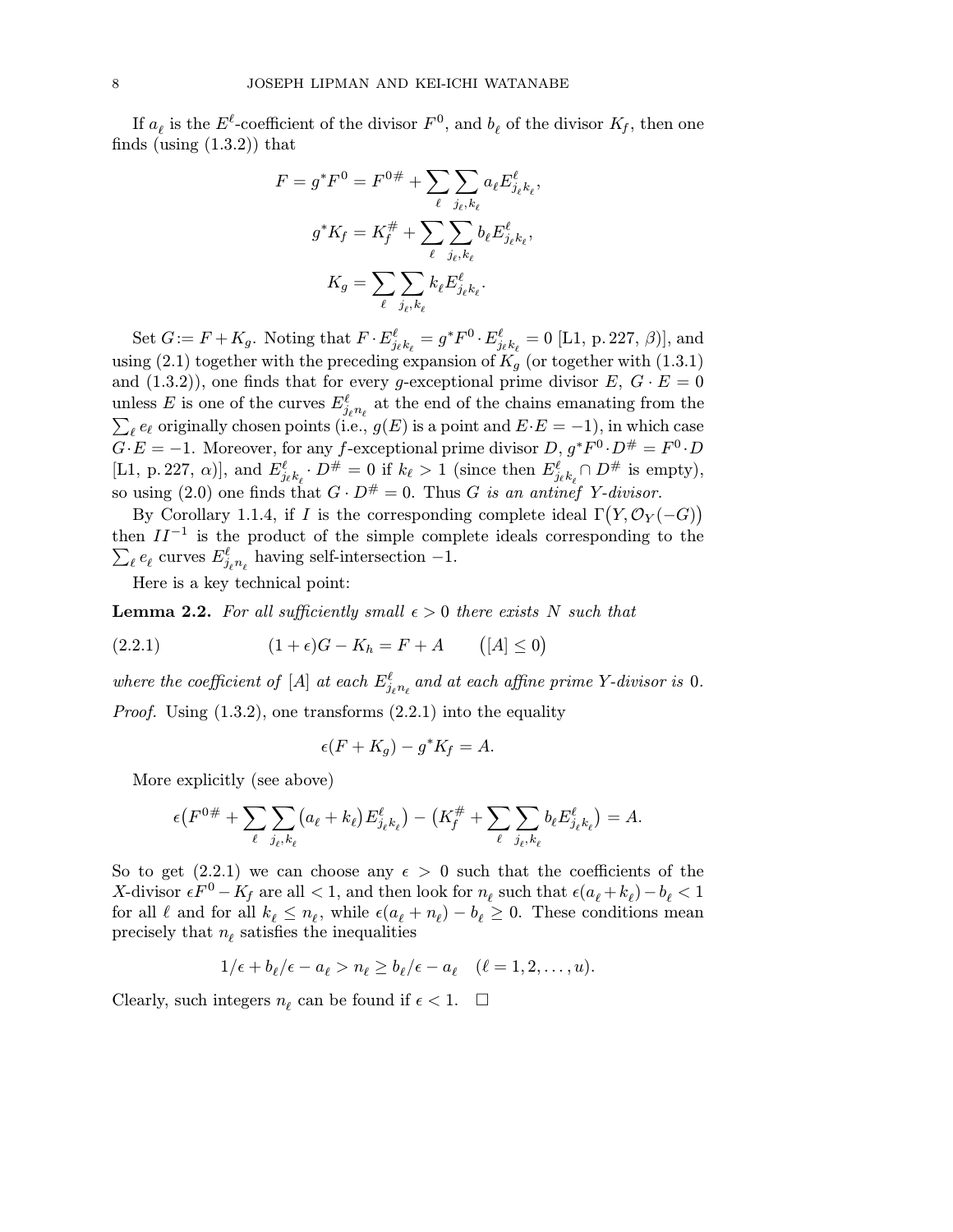For  $c = 1 + \epsilon$  and N satisfying Lemma 2.2, and with  $h : Y \to \text{Spec}(R)$  and  $F, G$ , as before, we have

$$
F' := \big([cG] - K_h\big)^- \le F,
$$

so that

$$
J' := \Gamma(Y, \mathcal{O}(-F')) \supset \Gamma(Y, \mathcal{O}(-F)) = J.
$$

Let us verify that  $J' = J$   $(=(J^{-1})^{-1}JJ^{-1})$ , thereby proving the main result.

Since  $G = F + K_g$  and F have the same affine part, the affine part of [A] must be 0, and hence  $F'$  and  $F$  have the same affine part. This means that  $(J'^{-1})^{-1} = (J^{-1})^{-1}$ . So  $J'J'^{-1} \supset JJ^{-1}$ , and we need only show that these two m-primary ideals are equal.

Recall that the valuations  $v_{\ell} := v_{E^{\ell}}$  are just the Rees valuations of  $JJ^{-1}$ . (See the remark following Corollary 1.1.4). So

$$
JJ^{-1} = \{ \rho \in R \mid v_{\ell}(\rho) \ge v_{\ell}(JJ^{-1}) \text{ for all } \ell = 1, 2, ..., u \}.
$$

Thus we need only show that for each  $\ell$ , the  $E^{\ell\#}$ -coefficient  $a'_{\ell}$  of  $F'$  is the same as that of F (namely  $a_{\ell}$ ). Let us say that  $\ell$  is "good" if  $a'_{\ell} = a_{\ell}$  and "bad" if  $a'_\ell < a_\ell$ .

If  $\ell$  is good then since  $F' \leq F$  therefore

$$
F' \cdot E^{\ell \#} \leq F \cdot E^{\ell \#} = F^0 \cdot E^{\ell} \stackrel{(2.0)}{=} -e_{\ell}.
$$

Corollary 1.1.4 shows then that  $J'J'^{-1}$  is divisible by  $P_{\ell}^{e_{\ell}}$ .

Suppose  $\ell$  is bad. For  $j \in [1, e_\ell]$  and with  $a'_{jk}$  the  $E_{jk}^{\ell}$ -coefficient of  $F'$  it is easily seen that  $a'_\ell =: a'_{j0} \le a'_{j1} \le a'_{j2} \le \cdots \le a'_{jn_\ell} = a_\ell$ <sup>8</sup> So there is a  $k \in [1, n_\ell]$ such that  $a'_{j,k-1} < a'_{jk} = a'_{j,k+1} = \cdots = a_{\ell}$ . Then

$$
F'\cdot E^\ell_{jk}=\left\{\begin{array}{ll} a'_{j,k-1}-2a'_{jk}+a'_{j,k+1}<0& \text{ if } k
$$

From Corollary 1.1.4 and the remarks after 2.1, one deduces that  $J'J'^{-1}$  is divisible by a simple complete ideal  $P'_{\ell j} < P_{\ell}$ . This being so for all j, and the  $P'_{\ell j}$  being distinct (Corollary 1.1.2), it follows from Corollary 1.1.3 that  $J'J'^{-1}$  is divisible by  $P'_{\ell 1} P'_{\ell 2} \cdots P'_{\ell e_\ell} < P_{\ell}^{e_\ell}$ . Thus (by Corollary 1.1.3 again) the existence of a bad  $\ell$  leads to a factorization of  $J'J'^{-1}$  which contradicts  $J'J'^{-1} \supset JJ^{-1}$ . So every  $\ell$  is good, and  $J'J'^{-1} = JJ^{-1}$ .  $\Box$ 

<sup>&</sup>lt;sup>8</sup>With  $v := v_{E_{j,k+1}^{\ell}}$  and  $S \supset R$  the regular local ring blown up to give  $E_{j,k+1}^{\ell}$ , one finds:  $a'_{j,k+1} = v(J'S) = v\big(((J'S)^{-1})^{-1}\big) + v\big(J'S(J'S)^{-1}\big) = a'_{jk} + v\big(J'S(J'S)^{-1}\big).$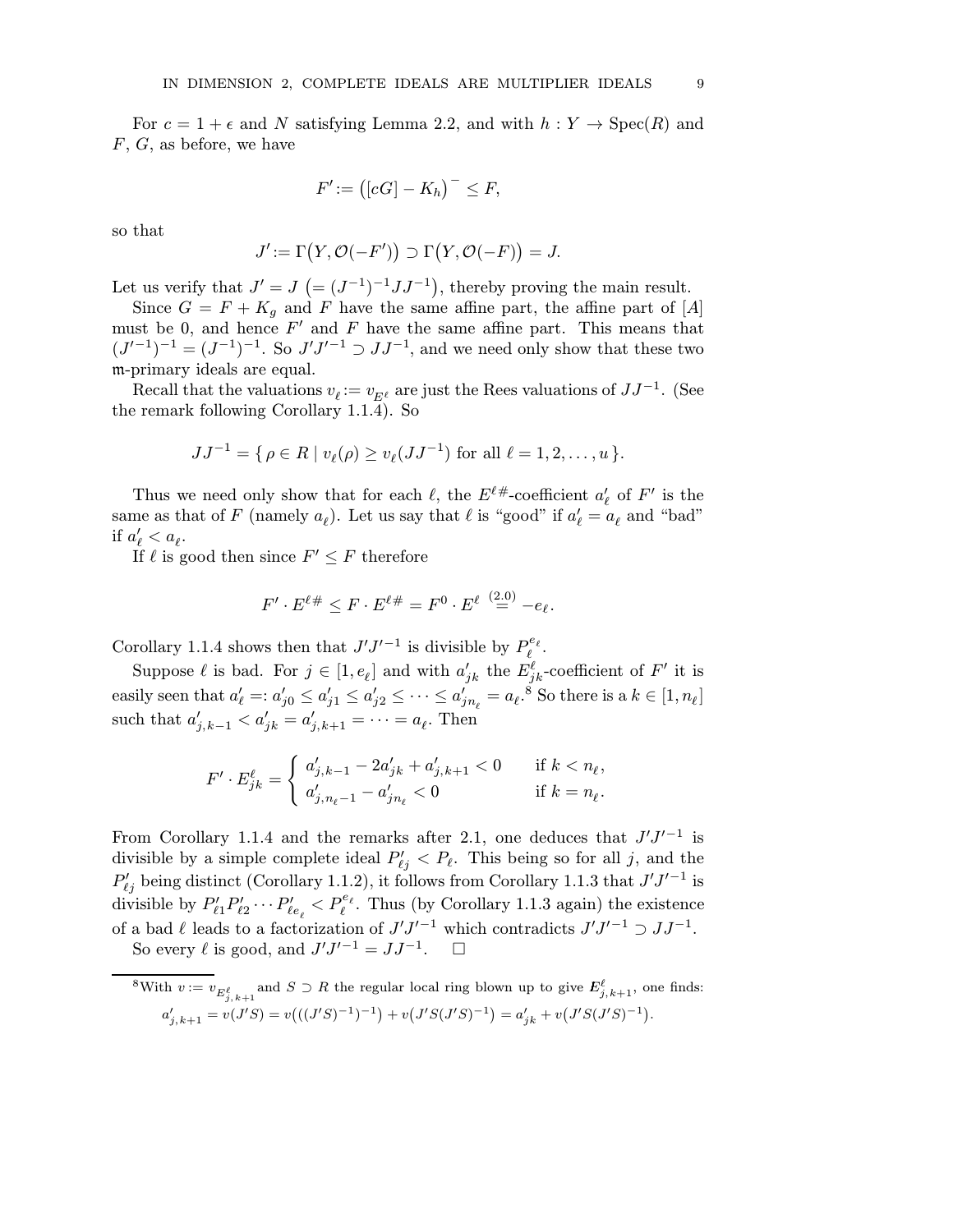Remarks. 1. By the choice of  $\epsilon$ , the  $E^{\ell}$ -coefficient of  $\epsilon F^0 - K_f$  is < 1, i.e.,  $\epsilon a_{\ell} - b_{\ell} < 1$ , i.e.,  $b_{\ell}/\epsilon - a_{\ell} > -1/\epsilon$ . It could happen that  $b_{\ell}/\epsilon - a_{\ell} < 0$  for all  $\ell$ . In this case one can take  $N = (0, 0, \ldots, 0)$ , and then  $J = \mathcal{J}((1+\epsilon)J)$ .

2. The proof shows that if  $J$  is a simple complete m-primary ideal then there is a simple complete m-primary ideal  $P \subset J$  and a  $c > 0$  such that  $J = \mathcal{J}(cP)$ .

3. By way of illustration of our method, let J be a simple m-primary ideal of order 16, whose successive transforms have orders  $(8, 8, 4, 4, 2, 2, 1, 1, 0, 0 \ldots)$ . (For the existence of such a J see e.g., [L4, p. 298, Cor. (3.1)].) Here  $\ell = 1$ , and one calculates that  $a_1 = 426$ ,  $b_1 = 46$ . Then any  $\epsilon \in (0, 5/48)$  will do. Since  $46/(5/48) - 426 > 15$ , the least possible value of N is 16, which is attained, e.g., when  $\epsilon = 23/221$ . One has then that  $J = \mathcal{J}(P^{244/221})$ , where  $P \subset J$  is a simple complete ideal of order 16 with successive transforms of orders  $(8, 8, 4, 4, 2, 2, 1, 1, ..., 1, 0, 0...)$  (18 ones).

A simpler permissible choice of  $\epsilon$  would be 1/12. But one would need  $N = 126$ blowups to unearth a simple  $P \subset J$  such that  $J = \mathcal{J}(P^{13/12})$ .

There might be other methods of finding a representation  $J = \mathcal{J}(I^c)$  with I "closer" to J than here. But  $I = J$  can never occur, because the inequality  $b_1 < \epsilon a_1$  of example 1 could then be deduced. (Exercise.) On the other hand, this inequality does hold for any of the successive transforms of the present J.

4. Since the  $c = 1 + \epsilon$  we have considered can be arbitrarily close to 1, one may ask if it is possible for  $c$  actually to be 1. (This would be the case studied in [L5], where  $\mathcal{J}(I)$  is called the *adjoint ideal* of I.)

For simple complete  $m$ -primary  $J$ , the answer is given by:

**Proposition 2.3.** A simple complete m-primary ideal J is of the form  $\mathcal{J}(I)$  for some  $I \iff J \not\subset \mathfrak{m}^2 \iff J = (a, b^n)R$  for some integer  $n > 0$  and  $a, b \in R$ such that  $(a, b)R = \mathfrak{m}$ .

*Proof.* The last  $\iff$  holds because  $J \not\subset \mathfrak{m}^2$  means that J contains an element a such that  $R/aR$  is a discrete valuation ring. Moreover, if  $(a, b)R = \mathfrak{m}$  and  $z \in R$ is integral over  $J = (a, b^n)R$  then the canonical image of z in  $R/aR$  is integral over—and hence is a multiple of—that of  $b^n$ , whence  $z \in J$ , and thus J is complete (and clearly simple). It is an easy exercise to show that for such a J,  $J = \mathcal{J}(J^2)$ . (One could use [L5, p. 749, Prop. (3.1.2)].)

For a simple complete m-primary J, let  $f: X \to \text{Spec}(R)$  be a log resolution obtained by successively blowing up base points of  $J$ —closed points at which J does not generate an invertible ideal—for as long as such points are available. (As noted before, the Hoskin-Deligne formula guarantees that this process terminates.) From  $[L1, p.199, Prop.1.2 \text{ and } p.203, Prop.3.1]$  it follows that this f is the minimal desingularization of the blowup of  $J$ : for any log resolution h of  $J$ there exists a map  $g: Y \to X$  composed of point blowups such that  $h = fg$ .

We have seen before that there is a unique exceptional prime  $X$ -divisor  $E$ such that  $J\mathcal{O}_X \cdot E \neq 0$ . This E satisfies  $E \cdot E = -1$ : for, there is at least one exceptional prime X-divisor  $E'$  such that  $E' \cdot E' = -1$ , namely the closed fibre  $f'^{-1}\lbrace x'\rbrace$  for the blowup  $f' : X \to X'$  of  $x' \in X'$  coming last in the sequence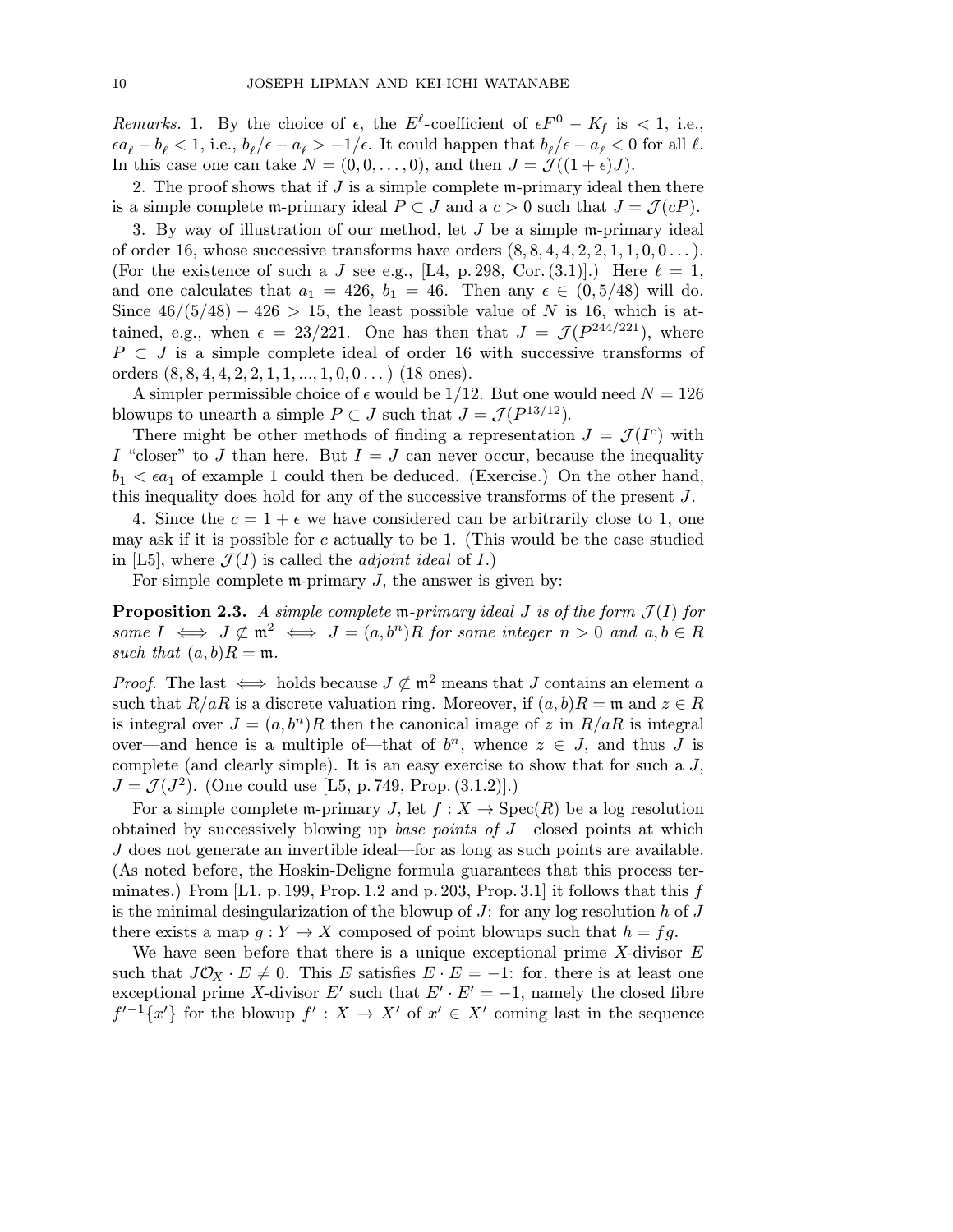of blowups composing to f (see [L1, middle of p. 229]); and  $J' := J\mathcal{O}_{X',x'}$  is not invertible, from which one sees, with  $\mathfrak{m}'$  the maximal ideal of  $R' := \mathcal{O}_{X', x'}$ , that  $J' = d\mathfrak{m}'^s$  for some  $d \in R'$  and  $s > 0$ , whence  $J\mathcal{O}_X \cdot E' = s$ , so that  $E' = E$ .

We claim that if  $F \cdot F = -2$  for all exceptional prime divisors  $F \neq E$  then  $J \not\subset \mathfrak{m}^2$ . (The converse is part of the exercise at the end of the first paragraph.) Indeed, this condition on the  $F$ 's means that among the base points of  $J$  no two are "proximate" to the same one, and the conclusion follows from  $[L4, p.301, (3)]$ .

Assume now that  $J = \mathcal{J}(I)$ . From J being m-primary it follows easily that so is I. (I and  $\mathcal{J}(I)$  have the same gcd.) Let  $h: Y \to \text{Spec}(R)$  be a log resolution of  $I$ , obtained as above by blowing up base points of  $I$ , and say  $I\mathcal{O}_Y = \mathcal{O}_Y(-G)$ . Let F be an exceptional prime Y-divisor. As above, we find that  $F \cdot F = -1 \Rightarrow G \cdot F < 0$ . (We may assume that F is the closed fiber for the last blowup in some sequence of blowups composing to g, because if g is the blowup of a point lying on an exceptional prime divisor  $F_1$  then  $0 > F_1 \cdot F_1 = g^* F_1 \cdot F_1^{\#} = F_1^{\#} \cdot F_1^{\#} + 1$ .) Since  $K_h \cdot F = -F \cdot F - 2$  and G is antinef, we see that  $G - K_h$  is antinef, and hence  $\mathcal{O}_Y(K_h - G) = JO_Y$ .

So  $J\mathcal{O}_Y$  is invertible, i.e., h is a log resolution of J, and as above there exists a  $g: Y \to X$  composed of point blowups such that  $h = fg$ . Let  $F^{1\#}, F^{2\#}, \ldots, F^{n\#}$  be the proper transforms on Y of the prime X-divisors  $F^1, F^2, \ldots, F^n$  other than the above E. Then  $F^{i\#} \cdot F^{i\#} \leq F^i \cdot F^i \leq -2$  and so  $K_h \cdot F^{i\#} \geq 0$ . But by [L1, p. 227,  $\beta$ ],

$$
K_h \cdot F^{i\#} \le (K_h - G) \cdot F^{i\#} = JO_Y \cdot F^{i\#} = JO_X \cdot F^i = 0,
$$

and thus  $K_h \cdot F^{i\#} = 0$ , i.e.,  $F^{i\#} \cdot F^{i\#} = -2$ , whence, finally,  $F^i \cdot F^i = -2$ . The above claim shows then that  $J \not\subset \mathfrak{m}^2$ .  $\Box$